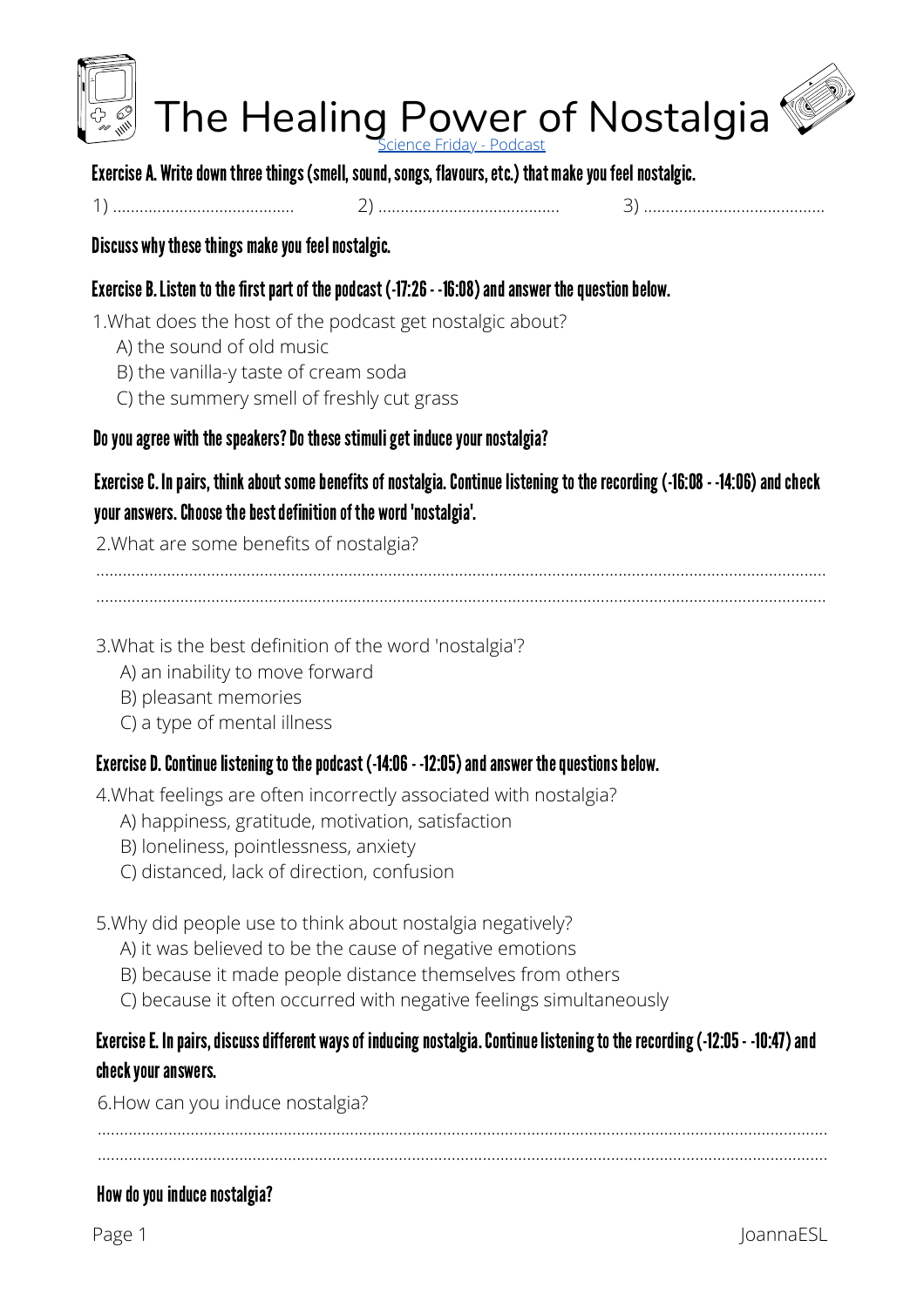

### Exercise F. Listen to the next part of the recording (-10:47 - -8:11) and choose the best answer.

7.What are some ways of processing nostalgia?

- A) passing on some traditions and adapting them to the modern world
- B) creating new traditions that can replace the feeling of nostalgia
- C) keeping the traditions the same way as they used to be

8.What negative effects of nostalgia can be seen in unfriendly and cold people?

- A) it encourages them to connect with other people
- B) it disables them from having successful relationships in the future
- C) it makes them focus on their personal aims

# Exercise G. In pairs, discuss the differences between personal and group nostalgia. Continue listening to the recording  $(-8:11 - 6:31)$  and check your answers.

9.What is the difference between personal and group nostalgia?

..................................................................................................................................................................... ..................................................................................................................................................................... ..................................................................................................................................................................... ..................................................................................................................................................................... .....................................................................................................................................................................

#### Discuss examples of group nostalgia in your country.

# Exercise H. Listen to the next part of the recording (-6:31 - -4:08) and answer the questions below.

10.Which part of the brain is responsible for nostalgia?

- A) It involves many different parts of the brain and many processes, many of which haven't been discovered yet.
- B) prefrontal cortex and hippocampus that are involved in the production of memories
- C) electrical impulses produced in the brain which regulate brain activity
- 11.Which word best describes the feeling of nostalgia?
	- A) homesickness
	- B) appreciativeness
	- C) greatness

Exercise I.As a group, discuss how accurate our memories are.Do you think that we tend to remember things in the same way in which they happened? Continue listening to the recording (-4:08 - -2:57). Describe in your own words what Andrew saidabout memories.

Do you have any memories that seem to be unreal or a bit exaggerated?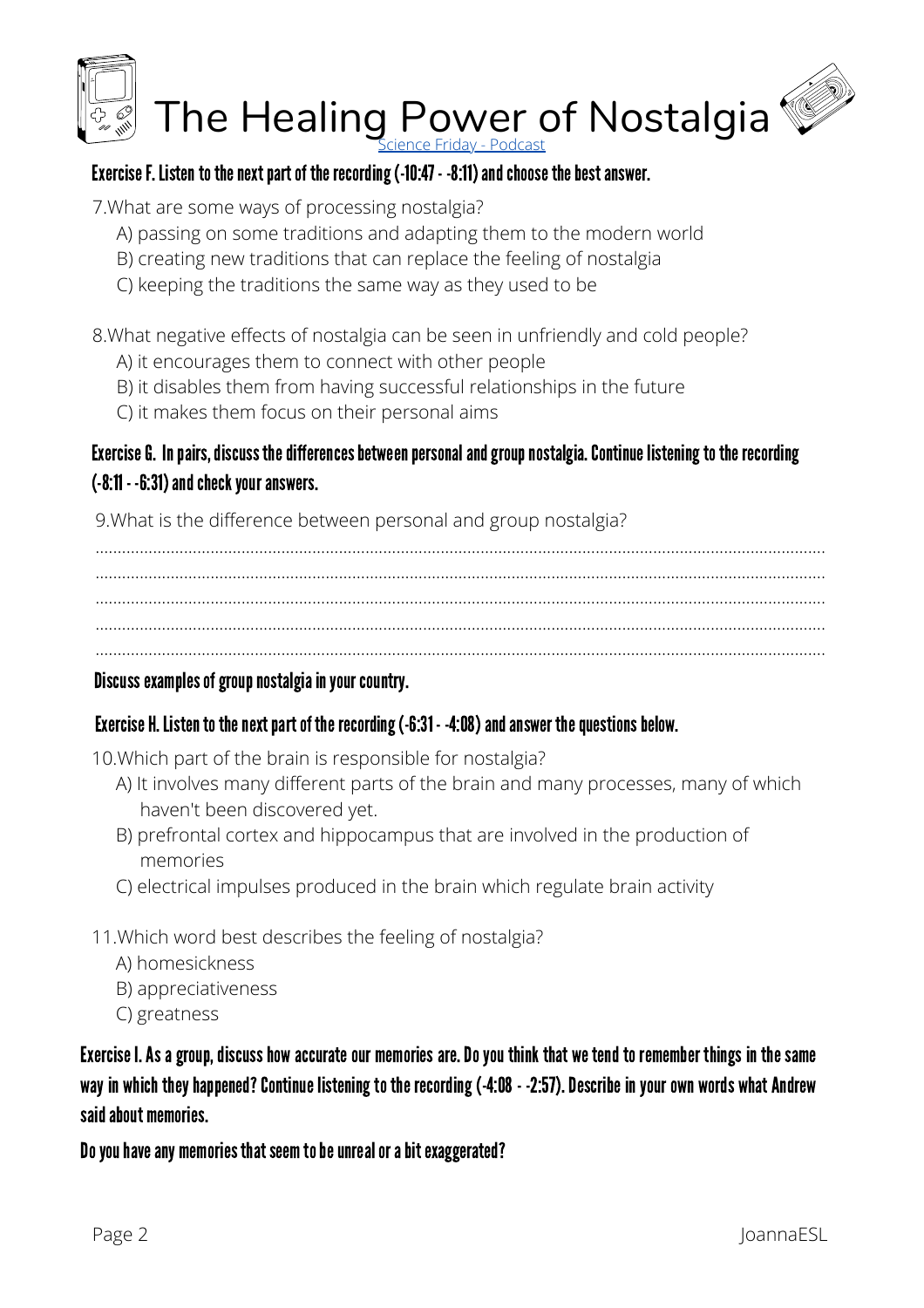

### Exercise J. Listen to the next part of the recording (-2:57 - -0:00) and answer the questions below.

- 12.Why does Clay compare our memory to a tape recorder?
	- A) because we can rewind our memories and replay things the same way they happened
	- B) he uses it to contradict the idea of our brains working like tape recorders
	- C) because our memory may jam, and we get stuck at a particular memory which may cause trauma
- 13.Why does Clay mention the movie editing process?
	- A) to say that we have selective memory and tend to keep positive thoughts over the negative ones
	- B) to say that we do not have the capacity to store all the memories in our brains
	- C) to say that we tend to keep only most important events in our brains, including the negative ones

# Exercise K. Do you agree with the following statement. Why?

*People can even be very nostalgic about difficult times in their lives.*

Do you tend to have more positive or negative feelings about your past?

Exercise L. Using your phone, find different things that may cause group nostalgia, e.g. the sound of dial-up Internet.

Do you think that no matter the generation, we all have the same group nostalgia, e.g. the smell of freshly cut grass.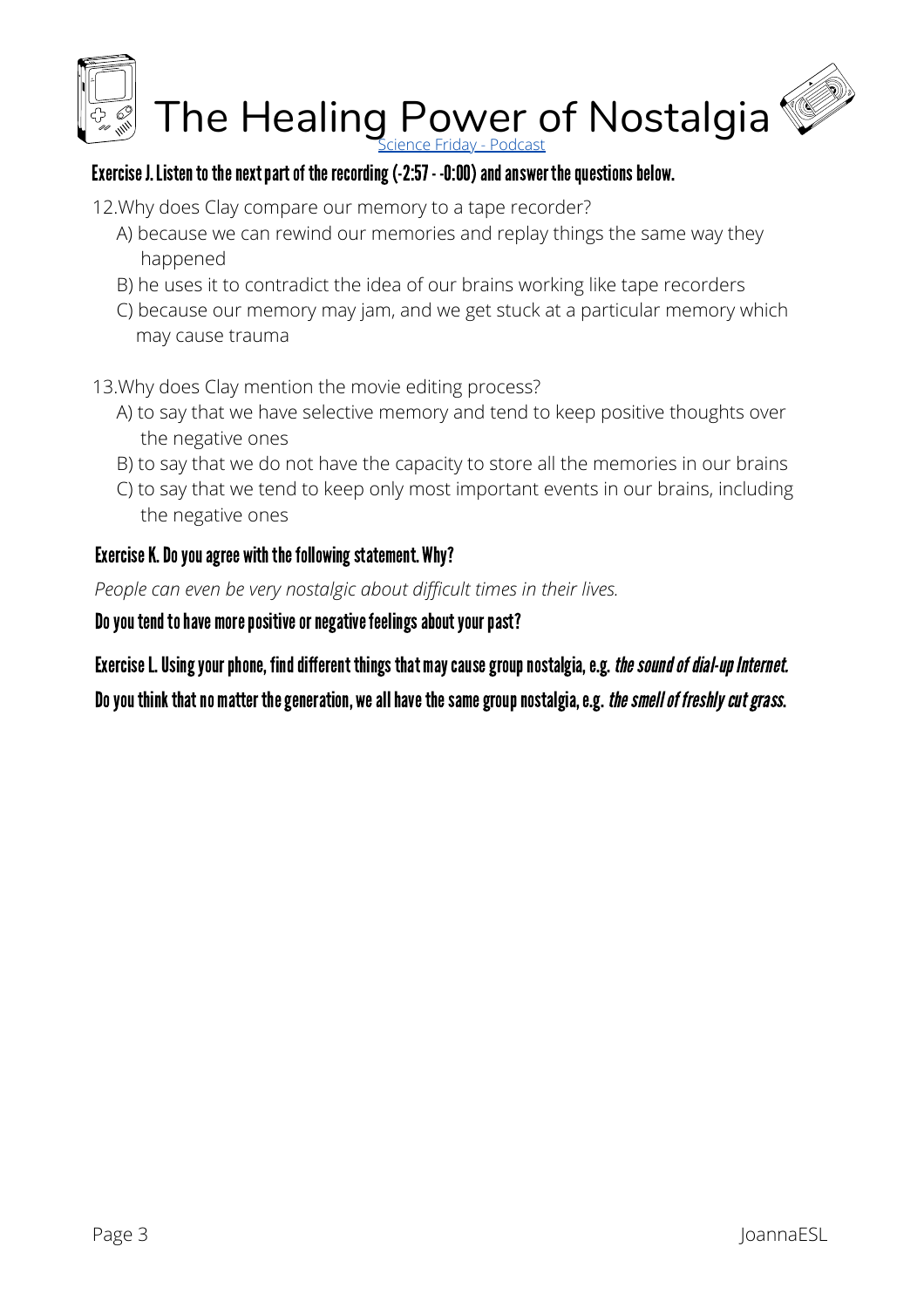# Teacher's notes

#### **Exercise A. Lead-in.**

Ask students to think about three things that make them nostalgic. In case of bigger groups, you can ask students to write their answers on sticky notes, put them on the whiteboard and divide them into different categories, e.g. smell, taste, sound, etc.

Select a few students to share one of their nostalgic memories with the rest of the group and express why this memory is special to them.

#### **Exercise B. Listening Part 1.**

Give students some time to read the question and the three options. At this point, do not explain the meaning of the word host. Students listen to the beginning of the podcast **(-17:26 - -16:08)**. Check and discuss the answers.

**1.A -** *I spent hours digging through old LPs.*

Explain the meaning of LP (long play - typically a longer version of the album with 20+ tracks) and a host (a person who has guests).

Discuss if students have similar nostalgia triggers.

#### **Exercise C. Listening Part 2.**

Divide students into pairs or small groups. Students discuss the benefits of nostalgia and try to choose the best definition of nostalgia.

Listen to the recording **(-16:08 - -14:06)**, check and discuss the answers.

**2.Benefits of nostalgia:** *Researchers have found that nostalgia may actually be an emotionally protective force in times of crisis.*

**3.B -** *it's specifically for a cherished memory for one's past.*

#### **Exercise D. Listening Part 3.**

Students work individually. Give them some time to read two questions and all the answers. Listen to the recording **(-14:06 - -12:05)**

**4.B -** *it suggests is that when people are experiencing negative state emotional states, whether it's anxiety or loneliness or meaninglessness, they want to feel better. Right? We naturally want to do something to improve our situation*

*5***.C -** *the co-occurrence of nostalgia and suffering was historically thought of as nostalgia causes suffering*

#### **Exercise E. Listening Part 4.**

Divide students into pairs or small groups. Students discuss different ways in which we can induce or trigger nostalgia.

Listen to the recording **(-12:05 - -10:47)**, check and discuss the answers.

**6.Nostalgia induction:** *listen to music, consume media that reconnects us to the past, journaling and scrapbooking.*

Ask and discuss how students induce nostalgia and how often they do it.

#### **Exercise F. Listening Part 5.**

Give students some time to read the question and the three options. Students listen to the recording **(-10:47 - -8:11)**. Check and discuss the answers.

7.A - in tribute to my grandmother, I'm going to try to pass on these traditions to the future *generation. I'm going to try to innovate, to take something from the past that worked for them and take the meaningful aspect of that and come up with a newer version that'll work in the modern world and that'll work for the way we do things now*

8.C - people who are a little bit standoffish in their relationships, their nostalgia tends to be less social. It's focus is less on these feelings of love and belonging. But in contrast, it focuses more on *achievements, on personal successes*

#### JoannaESL

#### **6 mins**

**4 mins**

#### **6 mins**

# **5 mins**

**5 mins**

**6 mins**